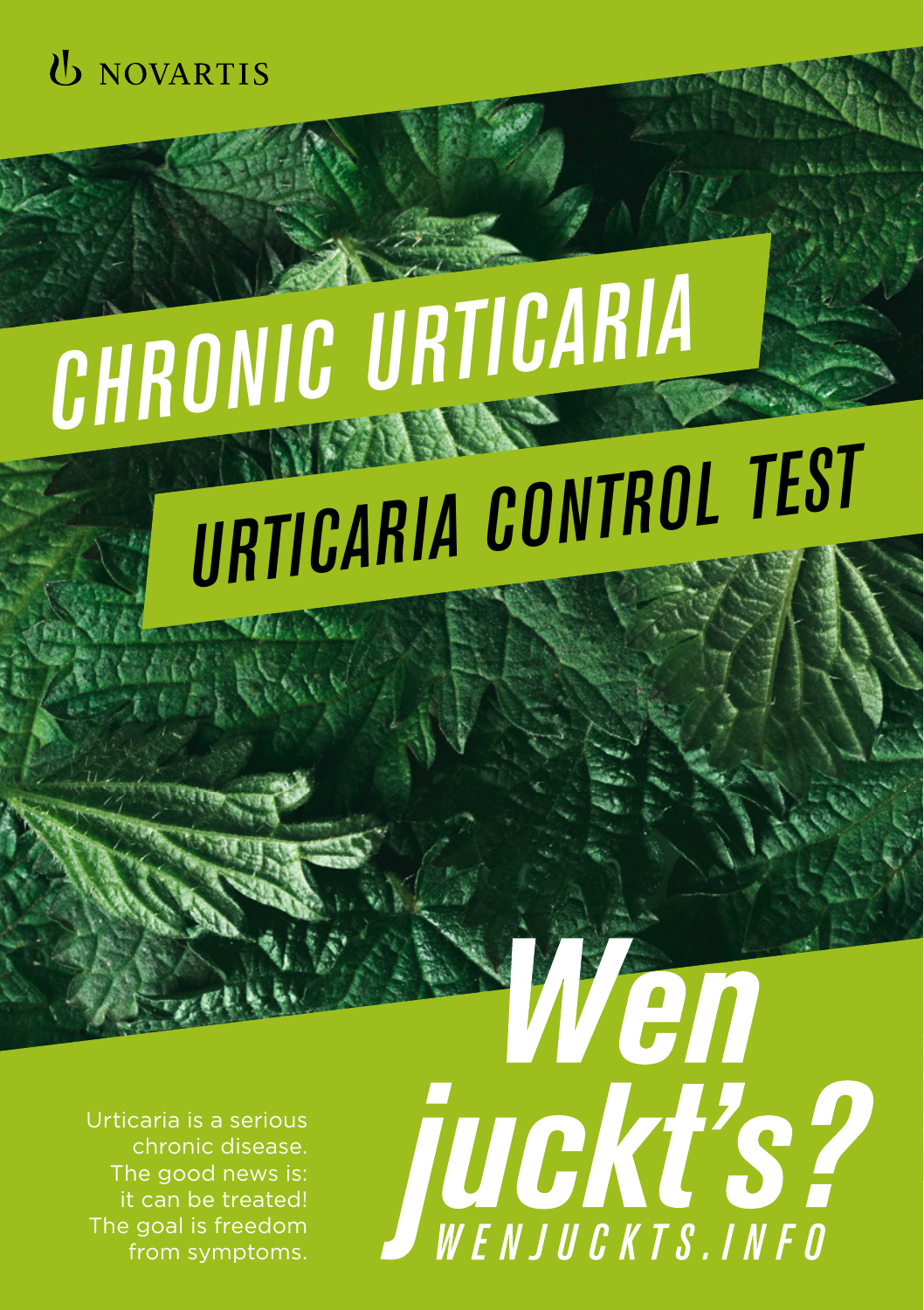## *URTICARIA CONTROL TEST (UCT) <sup>1</sup>*



### **Patient data: Doctor's office stamp:**

**Instructions:** You have urticaria.

The following questions should help us understand your current health situation. Please read through each question carefully and choose an answer from the five options that best fits your situation. Please limit yourself to **the last four weeks.** Please don't think about the questions for a long time, and do remember to answer all questions and to provide only one answer to each question.



Please sum up the marked numbers to a total score

**U** NOVARTIS